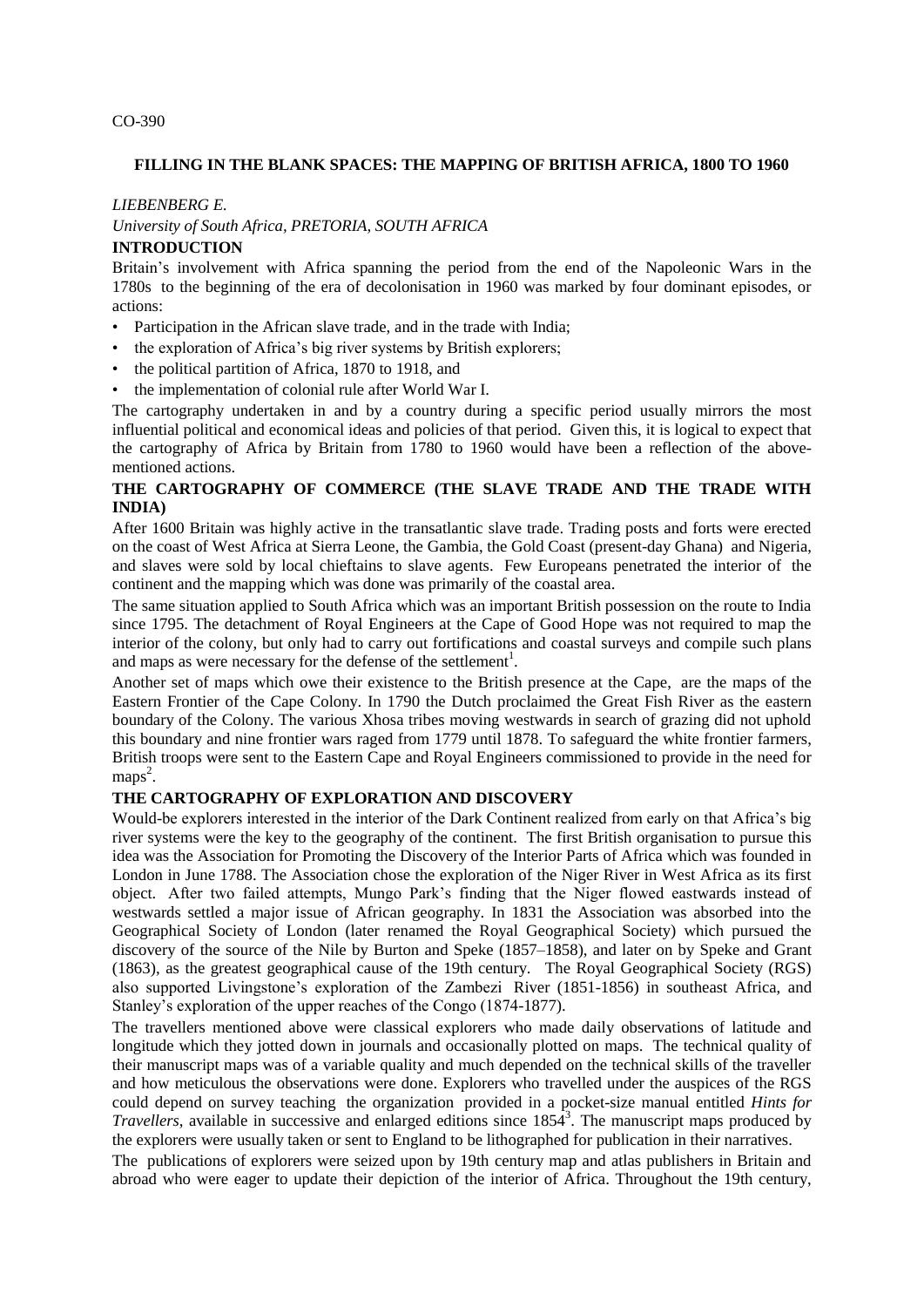exploration and map compilation of remote and newly discovered areas remained a source of enormous public interest. Atlas production became an lucrative commercial venture and important British cartographic undertakings were established such as those of the Arrowsmiths, James Wyld , John Carey, Blackwood, John Bartholomew, W. & A.K. Johnston, etc.

Not all British explorers" maps were published by commercial publishing houses in travel narratives or in atlases. Another major outlet for the publications of explorers" accounts and maps was the *Journal* (or *Proceedings*) of the *Royal Geographical Society*. The RGS employed skilled cartographic draughtsman such as John Arrowsmith to compile the accompanying maps and between 1830 and 1880 the *Journal* published 35 original maps of parts of Africa<sup>4</sup>.

A different type of map maker in the 19th century was the missionary who went into Africa to spread the Gospel. Evangelical revival movements in Scotland and England in the late 18th and early 19th centuries led to the establishment of influential missionary societies<sup>5</sup> which established mission stations on the Guinea coast, in South Africa and around Zanzibar in East Africa. The incumbents who in many instances became explorers and pioneers of trade and empire, greatly contributed to the cartographical knowledge of the continent.

## **THE CARTOGRAPHY OF IMPERIALISM**

Although the term "imperialism" does not necessarily imply colonisation, the latter often was the result of the implementation of imperialist policies. By 1800 the map of Africa was politically still empty with none of the European powers particularly interested in the continent. By 1900 this situation had changed radically due to three main factors, Commerce, Civilization and Christianity, also jocularly referred to as the 'blessed trinity' or "three Cs"<sup>6</sup>. With regard to commerce, the Industrial Revolution had created a huge demand for both raw materials and markets which politicians hoped could be satisfied by overseas dependencies. Africa offered a lucrative opportunity for investment where cheap and exotic raw materials, an untapped market and limited competition would garner a substantial trade surplus. At the same time the Age of Enlightenment had given rise to a new world view validated by science rather than by religion and tradition, and a desire for human affairs to be guided by rationality rather than faith or superstition. In Britain this manifested in a surge of interest in geographical exploration; an increasing preoccupation with the suppression and elimination of the African slave trade, and the idea that the indigenous peoples of Africa and Asia should be "civilized" by introducing them to European material and social culture and Christianity<sup>7</sup>.

## *The "Scramble for Africa"*

In Europe the above inducements led to fierce political rivalry amongst nation states to secure a foothold in Africa. This process, generally referred to as the "scramble for Africa", lasted from approximately 1870 until the end of World War I. The completion of the Suez canal in 1859 made it vitally important for Britain to control this strategic gateway to India and in 1882 Egypt became a de facto colony of Britain. In Southern Africa, British influence pushed steadily northwards with the annexation of Natal in 1848, Basutoland in 1868, Griqualand-West in 1874 and the Transvaal in 1877. The Gambia, Sierra Leone, Nigeria and the Gold Coast (Ghana) officially became British protectorates in 1889, 1889, 1901, and 1902 respectively, and in 1890 prolonged trading sessions in East Africa led to the proclamation of a British protectorate over the future Kenya. The Uganda territory was incorporated into this protectorate in 1902. Central Africa had been of interest to Britain since the area was first explored by Livingstone in the 1850s, and Britain declared the British Central African Protectorate, including present-day Zimbabwe and Zambia, in 1891. The Sudan was effectively administered as a British colony since 1899, and in Southern Africa the discovery of the world"s richest gold deposits indirectly led to the Boer War of 1899-1902. In South African the British imperialist Cecil John Rhodes had been pursuing his ideal of creating on the map of Africa a continuous "red line" denoting British possessions from the Cape to Cairo by obtaining mining concessions from the indigenous peoples. In 1885 Rhodes" political manoeuvres resulted in Bechuanaland being declared a British possession, and in the late 1890s Rhodes" British South Africa Company gained control over the entire area between the Limpopo River and Lake Tanganyika.

## *Boundary mapping*

The partitioning of Africa implied that international frontiers had to be delimited and demarcated. From 1889 until 1913 Britain was involved in 39 boundary commissions in Africa which covered a distance of approximately 10 000 miles<sup>8</sup>. The British commissioners were usually officers drawn from the Corps of Royal Engineers and their cartography can be considered the first organized mapping of the continent. Apart from illustrating the treaty concerned, the work of the boundary commissions also provided the War Office with a framework into which existing topographical information could be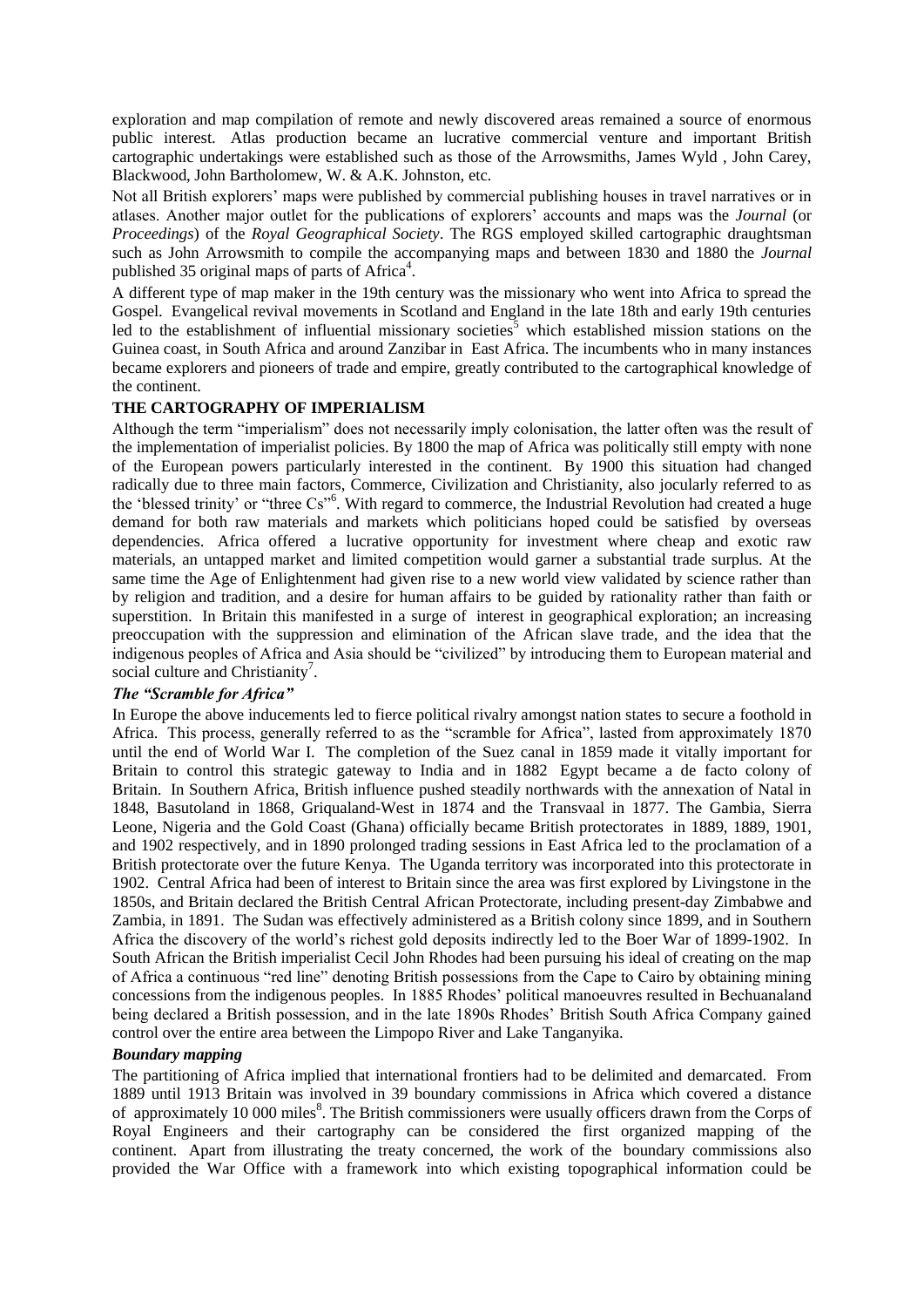fitted. The latter was mostly of a variable quality whereas the boundary surveys and maps were executed with considerable care.

The maps produced were usually of two types, namely a general map of one or two sheets for treaty purposes at some small scale such as 1 : 250 000 or even 1 : 1 000 000, and a set of maps of sections of the boundary on a larger scale. British commissions usually surveyed a zone stretching for at least 10 miles in depth on their side of the boundary line<sup>9</sup>. In a paper read at the 1928 Empire Conference of Survey Officers, Winterbotham reported on more than 50 different War Office map sets which were produced by boundary commissions in Africa<sup>10</sup>. The choice of map scale depended entirely on the stage of development of the area and the method used for the topographical survey depended on the scale of the maps. For scales up to 1: 20 000 the plane-table were used, whereas for smaller scales tacheometric methods were  $applied<sup>11</sup>$ .

## *The organisation of survey and mapping work*

Official British mapping during the 19th and early 20th centuries was dominated by the military with most of the surveyors and cartographers belonging to the Corps of Royal Engineers. The intelligence system of the War Office had its origin in 1803 when the Depôt of Military Knowledge was formed in the Quartermaster-General"s Department. In 1857 this branch was absorbed into the Topographical and Statistical Department which, in turn, in 1873 merged into the newly formed Intelligence Department.

In January 1881 the Intelligence Department began numbering its output of map, plans, and drawings according to a sequence which is still in use today. In June of that year the Department changed its name to the Intelligence Branch, and January 1888 it became the Intelligence Division. By 1893 this name was regularly abbreviated to IDWO which was used as a prefix to the unique number allocated to the map in the order in which it was issued. By 1904 a Directorate of Military Operations (DOM) was formed as a branch of the Department of the Chief of the General Staff. Because the former Intelligence Division became subsumed in the DOM as the Topographical Section, all new maps henceforth carried the serial number TSGS (Topographical Section, General Staff). In April 1907 the Topographical Section was renamed Geographical Section, after which all maps of foreign areas borne the imprint  $GSGS^{12}$ .

By 1900, only a few official military maps of British Africa on medium scales were available<sup>13</sup>. Except for some Property Index Maps on 1 : 800 000 of the southwestern Cape Colony, a military sketch of Northern Natal on a scale of 1 : 63 360 (GSGS 1223), and 1 : 380 160 maps of Swaziland (IDWO 805) and Zululand (IDWO 1088), South Africa was still unmapped. Of the planned 8-sheet map of British Central Africa on a scale of 1 : 253 440 (IDWO 1092), only one sheet had been printed. Parts of British East Africa were covered on scales of 1 : 1 584 000 and 1 : 760 020, and in West Africa parts of Sierra Leone (IDWO 1240), the Gold Coast (IDWO 1097), and the Coast of the Niger Protectorate (IDWO 1135) were mapped on a scale of 1 : 506 880. The only colonies of which relatively large-scale topographic maps had been produced, was Egypt and the Egyptian Sudan. Upper Egypt and the Sudan was covered by 32 sheets on a scale of 1 : 250 000 (IDWO 1281); whereas the Nile Valley was mapped on scales of 1 : 253 440 (IDWO 736 and 1164), and 1 : 126 720 (IDWO 456, 595, 1067, 1165, 1169 and 1180).

## *The BoerWar*

The Boer War was fought by the two Boer Republics (the Orange Free State and the South African Republics) against the British Empire from October 1899 until May 1902. With the advent of the war South Africa was still unmapped<sup>14</sup>. The Boers had no tradition of mapping whereas the British, who were unfamiliar with the country, urgently needed military maps. Two types of map were in use<sup>15</sup>. The first type was the so-called compilation map which was compiled by fitting together the existing title diagrams of farms or tracts of land like the pieces of a jigsaw puzzle. Although not very accurate, these maps provided much needed place names and strategically important information on the physical topography of the country. The first series to be produced, the Imperial Map on a scale of 1 : 250  $000^{16}$ , was followed by the Major Jackson"s or First Transvaal Series, and the Degree Sheet Series of the Transvaal and Orange Free State on a 1 : 250 000 scale. The second type of map was the conventional survey map which was executed in the field by officers of the Royal Engineers Corps and printed by the Ordnance Survey in Britain<sup>17</sup>.

Cartographically the Boer War proved to be a watershed in the history of British military mapping. The Minutes of Evidence taken before the Royal Commission on the War in 1903<sup>18</sup> made it clear that many of the setbacks the British Army experienced during the war could be ascribed to inadequate maps of the country. If Britain it wanted to retain its political supremacy in Southern Africa, it would have to make provision for the systematic mapping of the region $19$ .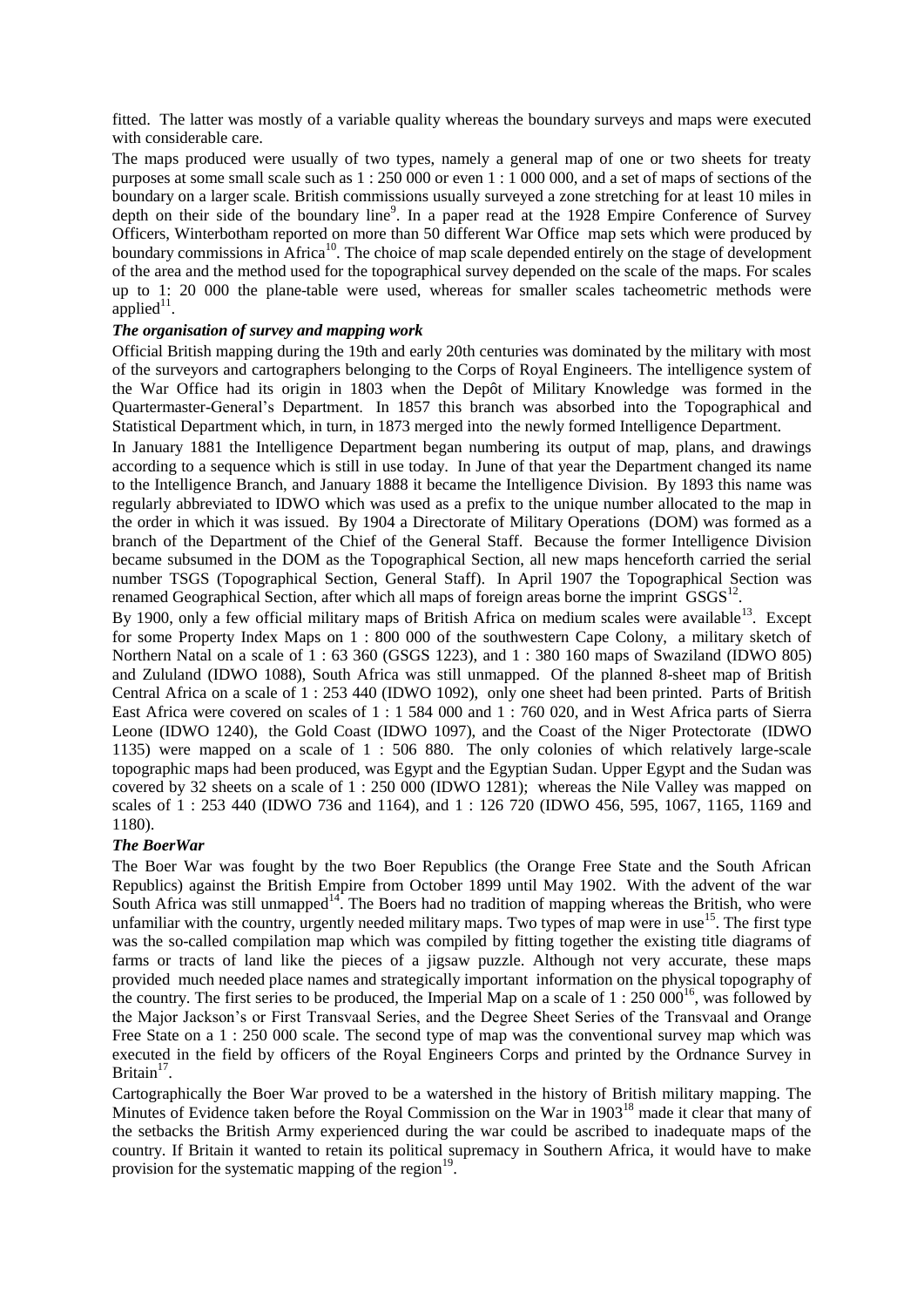#### *The Arc of the 30th Meridian*

By the end of the 19th century an accurate trigonometrical base was a prerequisite for topographic mapping. One of the first people in Africa to realize this, was Sir David Gill, H.M. Astronomer at the Cape Observatory from 1879 until 1907. Immediately after his arrival in South Africa, Gill proposed to the British authorities a gridiron network of trigonometrical chains covering the whole of South Africa. Once this network was completed, the triangulation had to be extended northwards along the 30th degree of longitude to Cairo, in Egypt, from where it could be connected with Struve's Russian-Scandinavian Arc. Gill"s vision was that the Arc, when completed, would form the backbone of all mapping in Africa. After persuading the Governor of the Cape, Gill also solicited the support of the British War Office, and the first leg of the Arc was measured from 1883 to 1892 when the Geodetic Survey of the Cape Colony and Natal was executed by a team of Royal Engineers. The geodetic survey of the Free State and Transvaal followed after the Boer War and, by 1907, when Gill retired from office, the Arc extended from the Cape almost as far north as the present Lake Tanganyika. The northern segment began in Egypt in 1907 and was by 1930 completed as far south as 22º 10° N. The measuring process along the remaining section of the Arc was slowed down considerably by the two World Wars and it was not before 1954, 75 years after its initiation, and 40 years after Gill's death, that the last gap was closed in the Sudan<sup>20</sup>.

# **THE CARTOGRAPHY OF COLONIAL RULE**

With the Scramble for Africa completed, Britain had to start administering its new colonies. By 1900 the interior of the continent was known, but it was still unmapped. Medium and large-scale topographic maps were necessary if the colonies were to be exploited, administrative structures to be established, land to be allocated for agricultural purposes, and roads and railway lines to be built. The colonies also needed to be defended and peace and order had to be maintained amongst the indigenous peoples. Learned societies in Britain such as the British Association and the RGS agreed that what was necessary, was "the construction of a homogeneous and consistent geographical map of that part of Africa which affects Imperial interests<sup>321</sup>. The question nobody knew how to answer, was how this should be done.

#### *The Colonial Survey Committee (CSS)*

The Boer War raised important questions regarding the cartographical capability of the War Office and in the ensuing years much time was spent on discussions how the future mapping of Africa had to be conducted, and the degree of responsibility the War Office had to assume<sup>22</sup>. By August 1905 some coordination was effected when the Colonial Survey Committee (CSS) was established to advise the Foreign Office as well as the Colonial Office on all matters concerning the survey and exploration of British Africa<sup>23</sup>. The CSS consisted of a representative of the Colonial Office, the Director-General of the Ordnance Survey, and the officer in charge of the TSGS (later GSGS). The latter was to be responsible for the compilation of maps and the Ordnance Survey for the reproduction of all maps except cadastral plans. At its first meeting the CSS laid down specific technical requirements as well the mapping scales to be used for topographic mapping, namely 1 : 62 500; 1 : 125 000; 1 :250 000, 1 : 500 000 and 1 : 1 000 000. An overriding decision was that each colony or protectorate should be covered at a scale not smaller than 1 : 250 000.

From 1906 until 1946 all survey and mapping work in British Africa was regulated by the CSS. By 1906 survey departments had already been established in most colonies and protectorates and after 1905 parties of Royal Engineers were purposefully sent to Africa to execute topographical surveys, primarily on a scale of 1 : 250 000, but sometimes also on 1 : 125 000.

## *Topographical mapping*

The official War Office maps produced of British Africa prior to 1906 were on scales of 1 : 1 000 000 and 1 : 250 000 IDWO 1539 on a scale of 1 : 1 000 000<sup>24</sup> was printed in colour and by 1906, 43 of the envisaged 132 sheets were published<sup>25</sup>. IDWO 1764 (the 1 : 250 000 "old series" of 1.5° longitude sheets) covered parts of Nigeria, the Gold Coast, Abessynia, the Anglo-Egyptian Sudan, British Somaliland, Uganda, the East Africa Protectorate, and also parts of the Central Africa Protectorate where the series was designated IDWO  $1469^{26}$ . By 1906, 185 sheets of this series had been published in a provisional form in black and white only<sup>27</sup>.

Although IDWO 1539 and IDWO 1764 covered large areas, the maps were of a poor quality<sup>28</sup>. According to the 1906 Annual Report of the CSS, the bulk of the available source material consisted of sketches which were made by explorers and civilians, or by military officials when they toured on duty or accompanied military expeditions<sup>29</sup>. This material which was then fitted into the survey frameworks provided by the various Boundary Commissions.

*1906 – 1914*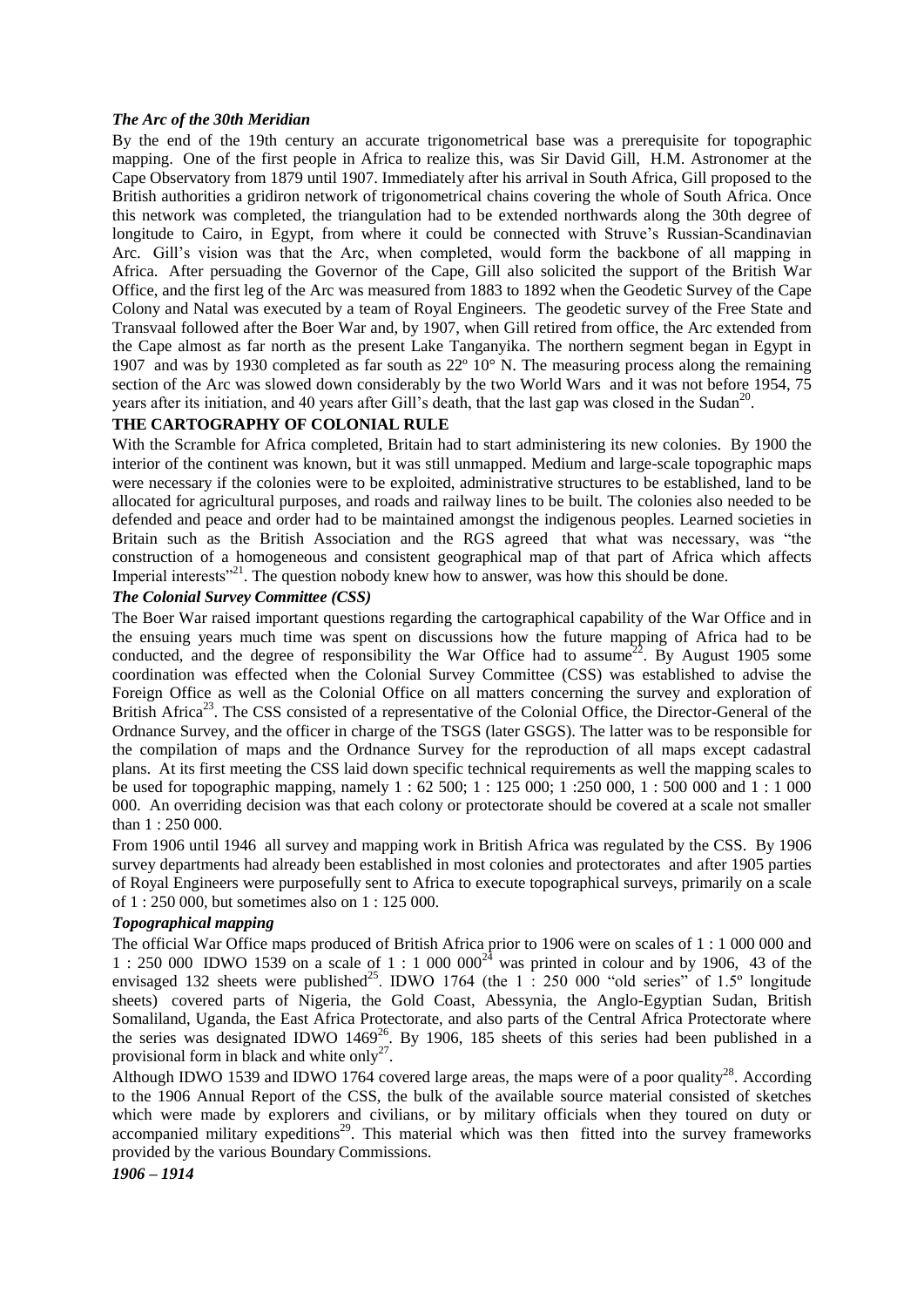The Boer War had a lasting effect on British military mapping policy and after 1906 various teams of Royal Engineers were sent to Africa. Topographical surveys were carried out in South Africa in the Orange River Colony (1905 to1911), the Southern Transvaal (1910 to 1911) the Cape Colony and Basutoland (1907-1914), as well as in the Gold Coast and Nigeria in West Africa, and in Uganda and in the East African Protectorate. Various boundary commissions were also active during this period with minor triangulation work undertaken in East Africa. The map of Africa which was published in 1913 to illustrate the progress of surveys and explorations, shows considerable progress in systematic surveys since 1906 with large areas having been subjected to "surveys of an intermediate class"<sup>30</sup>.

In 1910 the CSS announced that all maps of Crown Colonies or Protectorates which were  $\frac{1}{4}$ °,  $\frac{1}{2}$ ° or 1<sup>o</sup> square, with meridians and parallels for edges, would in future be numbered according to the sheet-line system which had been approved for the International Map of the World. In the case of a series such as GSGS 1764, this meant that all 1½º longitude sheets published prior to 1910 were considered part of the "old series" whereas all new sheets published after 1910 would be part of the "new series"<sup>31</sup>.

Some of the more important 1 : 250 000 map series which were commenced before World War I were GSGS 1764 (new series) of the northern Cape Colony, Sierra Leone, Nigeria, the Gold Coast (Ghana), the East African Protectorate (Kenya), Nyassaland (Malawi) and Somaliland; GSGS 2567 of Basutoland, and GSGS 2571 of Uganda. On a scale of 1 : 125 000, GSGS 2230 of the Orange River Colony (South Africa), Kenya Colony, and Egypt, were published $32$ .

#### *The Inter-War years*

World War I brought mapping worldwide to a halt. Surveying and mapping in Africa also suffered as Royal Engineers were either recalled for service or redeployed. Some map series that had been

in progress before the war, were continued after the war, but at a much slower pace. In 1936 Winterbotham found that published topographical maps resulting from reliable survey (including boundary commission and local surveys) during 1922-1935 covered only 170 000 square miles compared to 480 000 square miles during the period  $1900-1913^{33}$ .

## *The Directorate of Colonial (later Overseas) Surveys*

Surveys executed during the Inter-War years were done in a piecemeal fashion and during the 1920s and 1930s the War Office and the Colonial Office spent much time and energy in deciding how to coordinate and finance surveying and mapping in Africa. In 1946 central control over civilian mapping was effected by the establishment of the Directorate of Colonial (later Overseas) Surveys (DCS) by the Colonial Office as a central survey and mapping organisation for British colonies and protectorates $34$ .

The Director of the DCS , Brigadier Martin Hotine, undertook to map 900 000 square miles in the British colonies within the first 10 years – a task he wanted to achieve using the relatively new technique of aerial photography<sup>35</sup>. The first priority was to strengthen the trigonometric base and during the first years primary, as well as secondary and tertiary triangulation, were undertaken in almost all the African colonies<sup>36</sup>. The arrival of the Tellurometer in 1957 helped to speed up the work and by 1960 a firm trigonometric control had been established in especially East Africa.

In the field of mapping new policies and technologies helped to enlarge the output. Initially a considerable amount of preliminary mapping at a scale of 1 : 50 000 was carried out to meet urgent needs, but later on maps were produced at scales varying from 1 : 25 000 to 1 : 125 000 depending on the degree of development of an area<sup>37</sup>. Aerial photographs of the colonies were provided by the Royal Air Force and the production of maps was increased by the use of new instrumentation and graphic methods<sup>38</sup>.

#### *End of Empire*

Most African colonies became politically independent during the late 1950s or 1960s, and in 1957 the DCS was renamed the Directorate of Overseas Surveys (DOS). The new name reflected the changed relationship between Britain and its erstwhile colonies which henceforth had to formally apply for aid in the field of surveying and mapping. The British Empire in Africa had come to an end and with it Britain"s obligation to fill the empty gaps in the map of the continent. From the 1960s onwards the provision of surveys and maps for administrative and developmental purposes would be the responsibility of the relevant African states themselves.

#### **CONCLUSION**

Although Britain"s role in colonial Africa might initially have been exploitative, the DCS did not treat its cartographical responsibility lightly. From 1946 to 1957 great strides were made to map British Africa. It is however lamentable that organised systematic mapping came to the African colonies so late and that not more had been done at an earlier stage. Had this been the case, the figures announced in 1980 that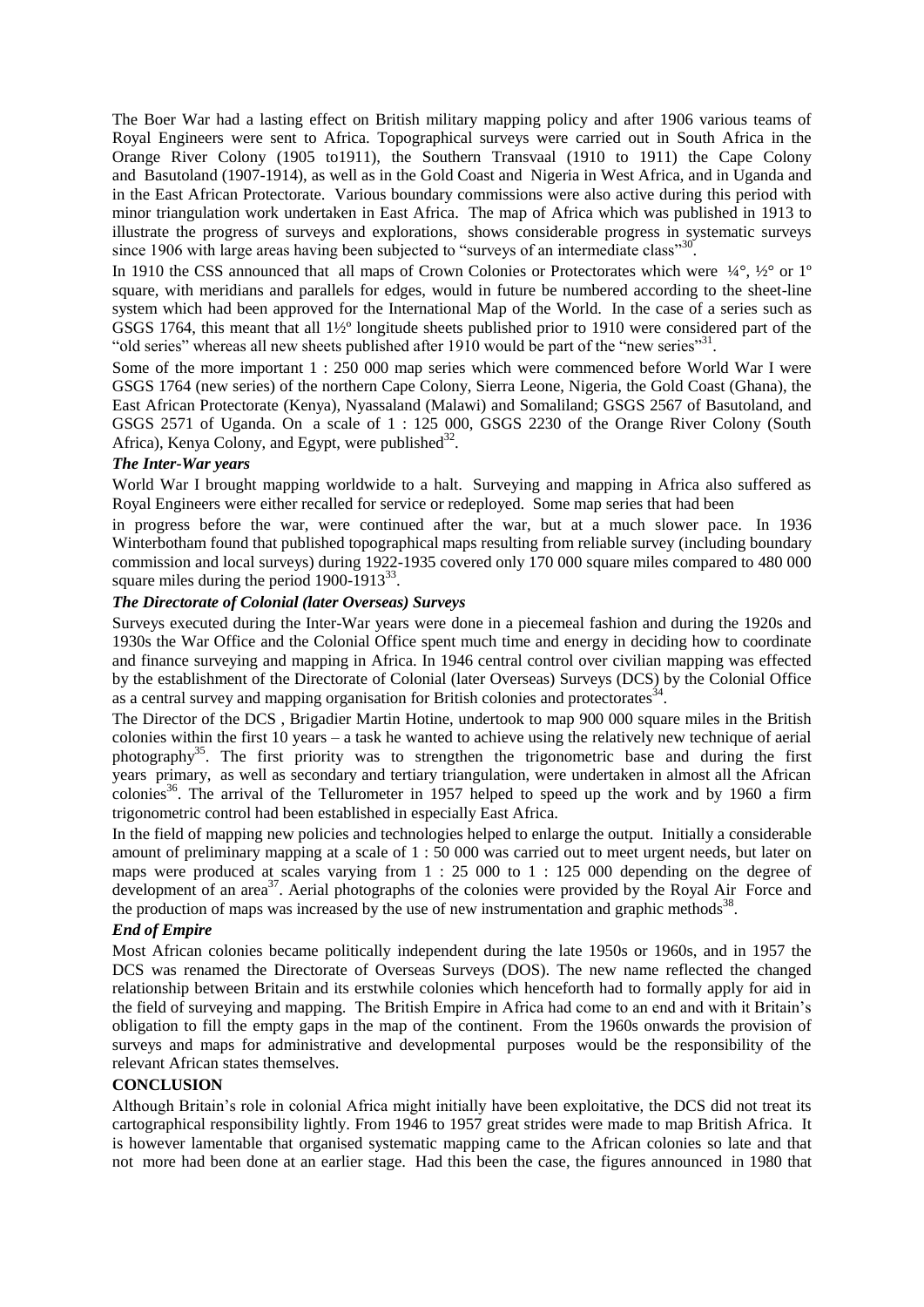not more than 2.4% of Africa was mapped at scales of 1 : 25 000 and larger; only 23.8% at scales of 1 : 50 000 and larger, and only 17.2 % at scales of 1 : 100 000 and larger, might have been very different<sup>39</sup>.

<sup>1</sup> See Liebenberg, E.. 2003. From Barrow to Jeppe – The development of 19th century cartography in South Africa, in *Proceedings of the Symposium on the History of Cartography of Africa*, ICA Commission on the History of Cartography, Cape Town, 4-5 August 2003.

<sup>2</sup> Maps of the Eastern frontier can be found in the Cape Archives and the British National Archives. A guide to the latter is Penfold, P. 1979. *Maps and Plans* in the Public Record Office, 34(Africa).London: HMSO.

<sup>3</sup> Collier, P. and Inkpen, R. 2003. The Royal Geographical Society and the development of surveying 1870-1914. *Journal of Historical Geography* 29(1), 93-108.

<sup>4</sup> Bridges, R.C. 1994. Maps of East Africa in the Nineteenth Century. In: J.C. Stone (ed.), *Maps and Africa*. Aberdeen: Aberdeen UniversityAfrican Studies Group.

<sup>5</sup> Du Plessis,J. 1965. *A history of Chjristian Missions in South Africa*. Cape Town: Struik (facsimile edition).

6 Stone, J. 1995. *A short history of the cartography of Africa*. Lampeter, Wales: Edwin Mellen.

<sup>7</sup> Hudson, B. 1972. The New Geography and the New Imperalism: 1870-1918. *Antipode* 9(2), 140-153.

<sup>8</sup> Winterbotham, H.S.L. 1936. Mapping of the Colonial Empire. *Scottish Geographical Magazine* 52(5), 292.

9 Winterbotham, H.St.J.L. 1929. The demarcation of international boundaries. In: *Report of Proceedings of the 1928 Empire Conference of Survey Officers*. London: HMSO.

 $10$  *Ibid.* 

 $11$  *Ibid*. 178.

12 Frith, G.T. 1907. The topographical section of the British General Staff. *Royal Engineers' Journal* 5, 66-79; Watson, C.M. *History of the Corps of Royal Engineers*, vol. III (reprinted 1954). Chatham: Institution of Royal Engineers.; Jewitt, A.C. 1992. *Maps for Empire. The first 2 000 numbered War Office Maps*. London: British Library.

<sup>13</sup> Intelligence Division, War Office. 1899. *A guide to recent large scale maps including both surveys and compilations; together with a list of some large sheet atlases, forming a supplement to "Notes on the Government Surveys of the Principal Countries of the World" (1882)*. London: HMSO.

<sup>14</sup> Liebenberg, E.C. 1973. Die topografiese kartering van Suid-Afrika, 1879-1972. Unpublished MA dissertation, University of South Africa.

<sup>15</sup> Liebenberg, E.. 2007. Maps of the Boer War, 1899-1902. Paper presented at the 22rd International Cartographic Conference of the International Cartographic Association (ICA), Moscow, Russia, 4 to 9 August, 2007.

<sup>16</sup> Board, C. 2004. The Imperial Map Cape Colony: towards a cartobibliography. In: *Wiener Schriften zur Geographie und Kartographie*, Band 16, edited by W. Kainz, K. Kriz and A. Riedl., 17-24.

<sup>17</sup> Liebenberg, E. 2007. *Ibid*.

<sup>18</sup> Royal Commission on the War in South Africa, 1903. *Minutes of Evidence*, vol.I. London: HMSO.

<sup>19</sup> Liebenberg, E.. 1997. Mapping British South Africa: The Case of GSGS 2230. *Imago Mundi* 49, 129- 142.

<sup>20</sup> Zackiewicz, T. 1997. "The Arc of the 30th Meridian". *South African Journal of Surveying and Mapping* 24(2), 65-82.

<sup>21</sup> Holdich, T.H. 1901. How are we to get maps of Africa? *Geographical Journal* 18, 590-601.

<sup>22</sup> McGrath, Gerald. 1976. *The surveying and mapping of British East Africa*, 1890-1946, 1-31. In: *Cartographica* 13, Supplement no. 3. Monograph 18. Toronto: University of Toronto Press.

<sup>23</sup> Colonial Survey Committee, 1906. *The surveys and explorations of British Africa*. Colonial Reports – Annual no. 500. London: HMSO.

<sup>24</sup> Jewitt, A.C., *op. cit*., 356.

<sup>25</sup> Colonial Survey Committee, 1906, *op. cit.*, 6.

<sup>27</sup> Colonial Survey Committee, 1906, *op. cit*., 6.

<sup>28</sup> *Ibid*.

<sup>29</sup> *Ibid*.

 $26$  Jewitt, A.C., op. cit., 411.